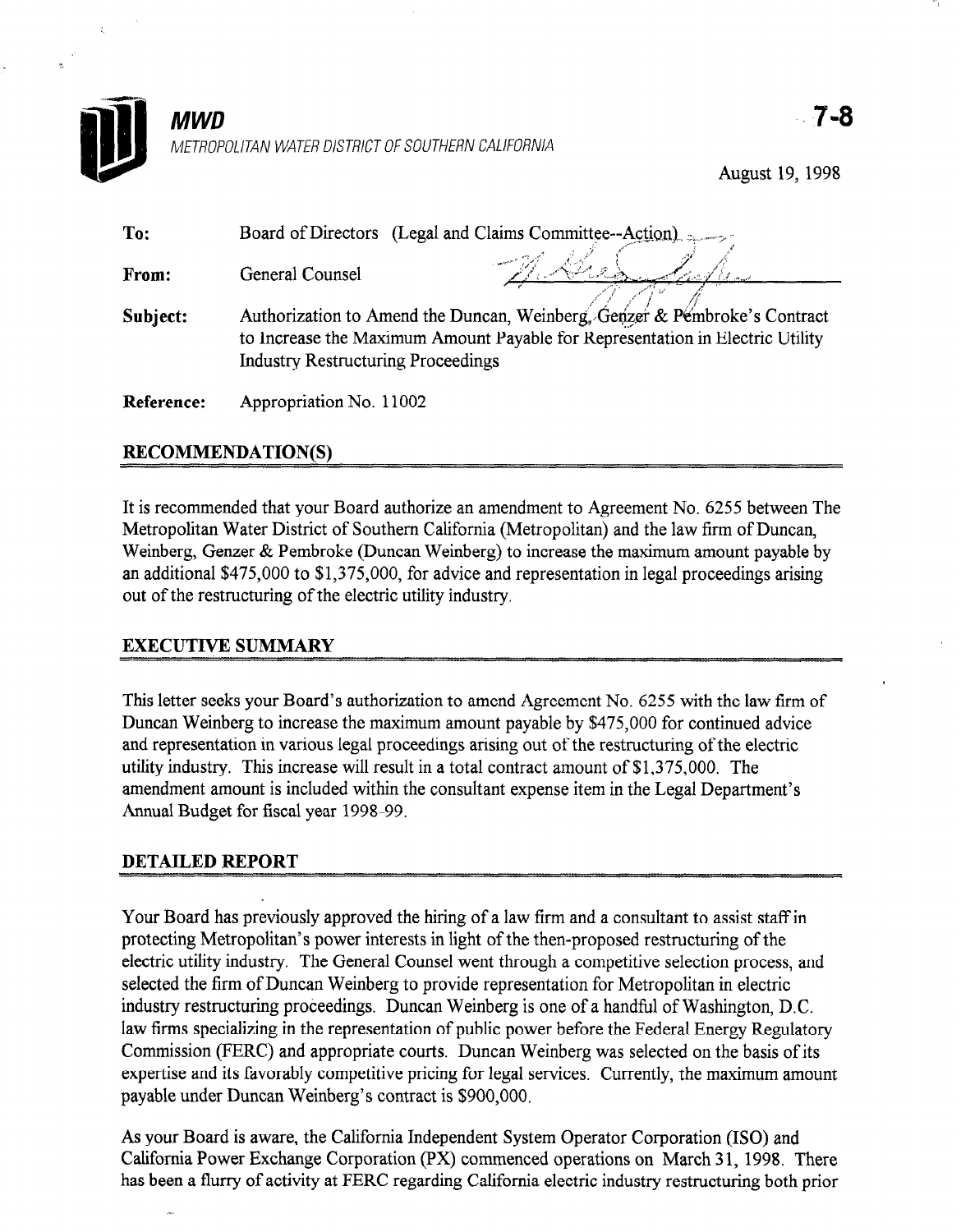and subsequent to the commencement of operations. Numerous IS0 and PX agreements have been filed; ISO, PX and investor-owned utility rate cases are being litigated; and numerous changes to the IS0 and PX Tariffs continue to be proposed to correct operating problems, or to implement various aspects of IS0 or PX operations previously delayed because of software constraints. Indeed, Metropolitan submitted over 70 filings during the last fiscal year in the above-referenced matters. Duncan Weinberg has either prepared or assisted in the preparation of Metropolitan's motions to intervene and protest, comments, and memoranda analyzing FERC orders and other documents, and has represented Metropolitan in settlement discussion with the ISO, PX, FERC and other intervenors.

California's restructuring of its electrical utility industry is serving as the prototype for the rest of the nation. Now that California's electric utility industry has commenced operations under a restructured environment, previously recognized and difficult problems remain, and new ones continue to become manifest as the nascent market evolves. Complex issues remain for resolution in the near future, including the commencement of negotiations regarding the successor IS0 transmission access charge which could significantly adversely affect Metropolitan and the California Department of Water Resources.

In addition to the California electric industry restructuring proposals, FERC has moved forward with its order requiring all utilities over which it has jurisdiction to file open access transmission tariff filings. Duncan Weinberg has also provided representation in these matters, and kept Metropolitan informed of other industry developments at FERC.

Metropolitan continues to need Duncan Weinberg's specialized expertise to protect its power interests, which represents approximately 15% of Metropolitan's annual budget.

Duncan Weinberg's estimated budget is attached hereto for your information. Your Board's approval for an amendment to Duncan Weinberg's contract in the amount of \$475,000 is respectfully requested. This amount is included in the Legal Department's budget for fiscal year 1998-99.

# ACTIONS AND MILESTONES

 $\Box$  Under the General Counsel's authority, Metropolitan entered into a contract to retain the law firm of Duncan Weinberg for advice and representation in legal proceedings arising out of the restructuring of the electric utility industry and assist staff in protecting Metropolitan's power interests. Amendments to this contract have been approved previously by the Board.

# CEQA COMPLIANCE / ENVIRONMENTAL DOCUMENTATION

This action is not a project under CEQA, and no environmental review or documentation is necessary for your Board to act on this request.

DM:ey#11517  $\frac{1}{\sqrt{1-\frac{1}{2}}}$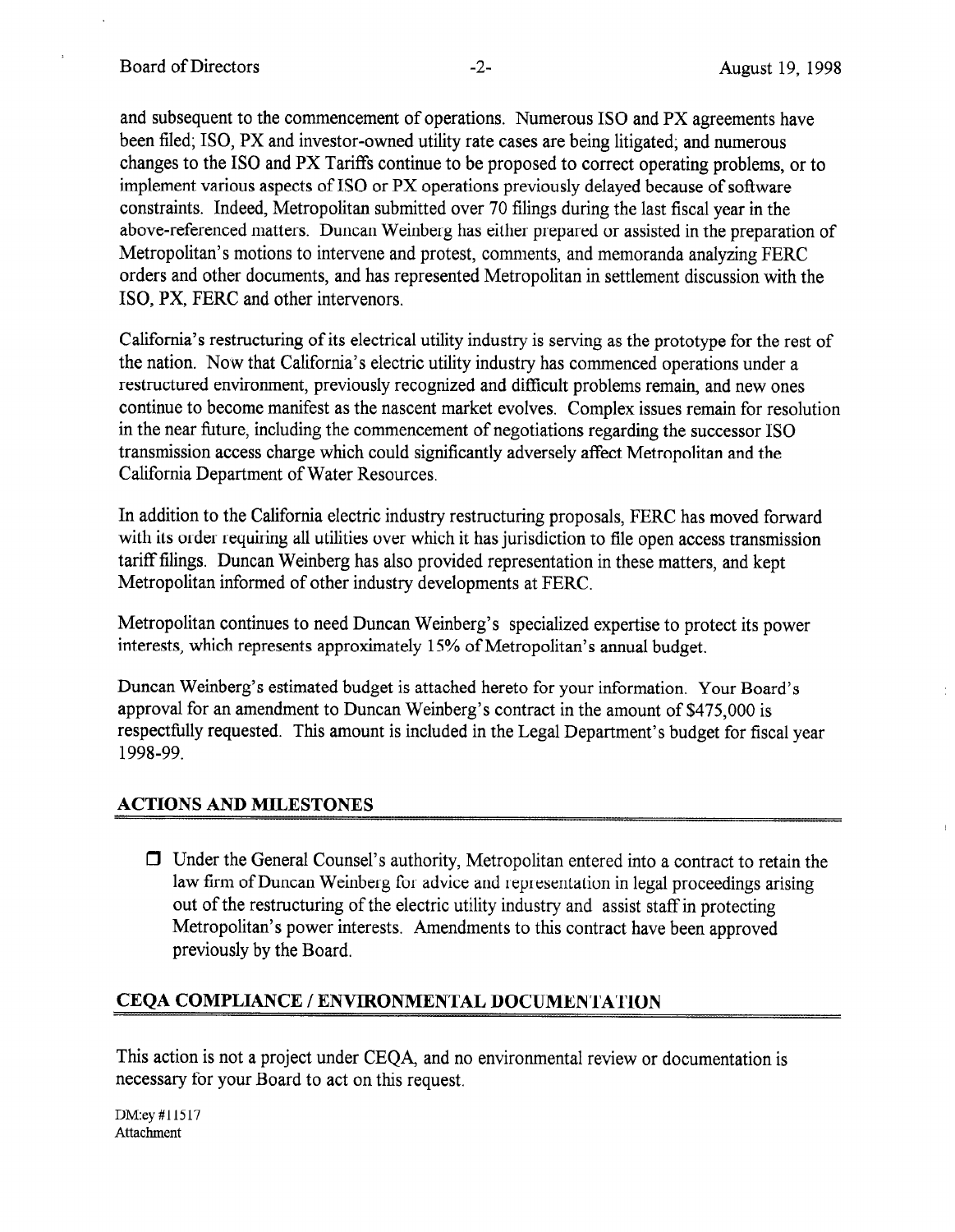Law Offices Duncan, Weinberg, Miller & Pembroke, P. C.

**ALLACE L. DUNCAN 2WARD WEINBERG (1918-1995) AMES D. PEMBROKE SCHMOND F. ALLAN OBERT WEINBERG** ANICE L LOWER **EFFREY C. GENZER HOMAS L RUDEBUSCH HICHAEL R. POSTAR** "ANJA M. SHONKWILER

OF COUNSEL WEDERICK L. MILLER, JR. ~ItnAFaD Ic PLU, HAROLD K. HECOMBS, JR. -ERRy E. SINQCR JAMES F. PLUO "AULA N. DINERSTEIN

: ADMITTED IN WA ONLY

SUITE 800 1615 M STREET, N. . . . surre LOIS WASHINGTON, D. C. 20036 - (202) 467-6370

dwmp@dwmpda.com

MEMORANDUM

Northwest Regiment Office DUNCAN, WEINBERG, MILLER & PENBROKE, P.C.

PORTLAND, OREGON @7201 (503) S4-7E4Z **MELINDA J. NORGAN<br>S. BRADLEY VAN CLEVE** 

TELECOPY (202) 487-8379 S. BRADLEY VAN CLEV<br>Contains and the containing of the containing of the containing of the containing of the containing of the containing of the containing of the containing of the containing of the **620 MCCANDLESS TOWERS 3945 FREEDOM CIRCLE** SANTA CLARA, CALIFORNIA 95054 (408) 988-4404 **BARRY F. MSCARTHY** OF COUNSEL

Northuse Regional Office 2700 BELLEVUE AVENUE SYRACUSE, NEW YORK 13219 (315) 471-1318 February 2, 1998 Of COUNSEL

| - To:    | Diana Mahmud, Esq.<br>The Metropolitan Water District of Southern California                       |
|----------|----------------------------------------------------------------------------------------------------|
| From:    | Wallace L. Duncan<br>Duncan, Weinberg, Miller & Pembroke, P.C.                                     |
| Subject: | Budget Estimates for Legal Services to be Provided by DWM&P for MWD during<br>Fiscal 1998 and 1999 |

TO: Diana Mahmud, Esq.

You have requested that we review our previous budget estimates for the remainder of Fiscal 1998 and to prepare and provide a budget estimate for legal services for Fiscal Year 1999 in light of recent filings, rulings and procedural orders in the ISO, PX and related proceedings.

As you know, we are now representing Metropolitan in 42 proceedings before the FERC. Of these, 25 relate to the California electric industry restructuring, and the related Dockets filed by the ISO, PX and the California IOUs.

On January 14, 1998, we provided you with a list of the active IS0 and PX Dockets along with our recommendation as to the level of Metropolitan's participation in each of these matters. After some discussion, we reached agreement on the matter of Metropolitan's activity level in each pending Docket, ranging from "no involvement" to "full participation." We have used this list of priorities in structuring the attached budget estimates.

> Attachment to 7-8 Legal Department 'August 19, 1998  $\frac{1}{2}$ . Page 1 of 6 Page 1 of 6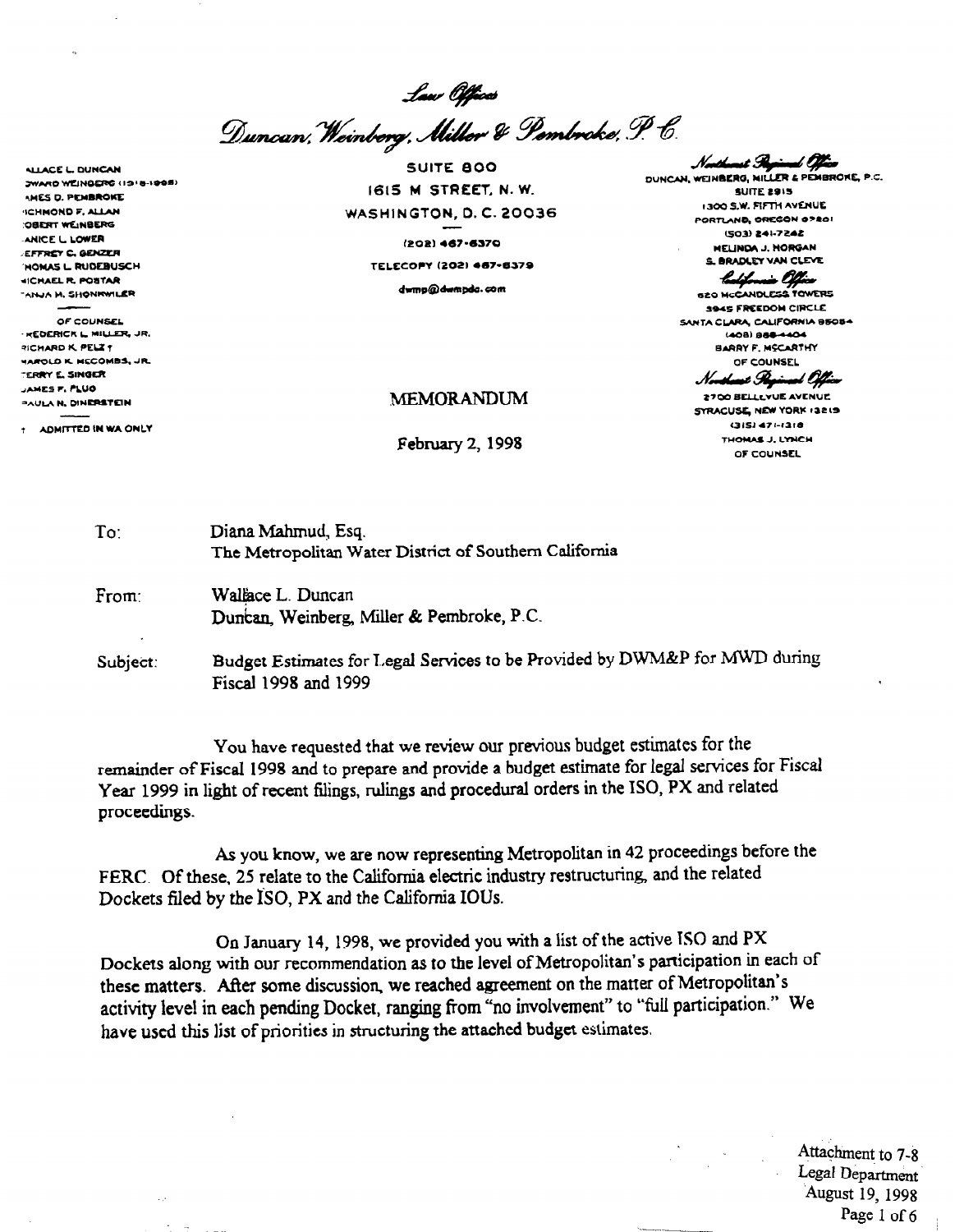For the most part, the attached budget estimates are based on pending cases which have been noticed by the Commission and for which a procedural schedule has been adopted. We have not attempted to anticipate and provide estimates for the future filings of the ISO and PX which are included in the ISO/PX Staging Plans. We will provide you with supplemental budget estimates as titure filings are made and as Metropolitan determines the level of involvement it will have in new cases or Dockets.

To summarize the attached budget estimates, it is our belief that the current Fiscal 1998 budget provided to you on February 27, 1997 will be suflicient to cover the work required in pending Dockets through June 30,1998. This is not to say that the fees paid between now and June 30, 1998 will be in accordance with the February 27, 1997 budget estimate. There are a number of new Dockets which have developed since our last budget estimates. At the same, time, however, several important cases for which we estimated considerable time and expense in the last budget estimate have been (or will be) settled without hearings (e.g., the PG&E and Edison OATs cases) and others have been deferred (e.g., the ISO/PX Compliance Filings of the IS0 Tariff, the PX Tariff and the Transmission Control Agreement). Moreover, the Commission's favorable orders of June 30, 1997, October 30, 1997 and, most importantly, December 17, 1997, have considerably narrowed the issues left for litigation. If, through unforseen circumstances, the workload is greater than now anticipated. we will let you know if we need to supplement the remaining FY 1998 budget.

With respect to our budget estimate for Fiscal 1999 (July 1, 1998 through June 30,  $\frac{1998}{1000}$ , which testimates provided below for the first six months of the 1999  $F_{\rm F}$  is the arc completedule with the estimated provided before for the the schedule calls  $\sim$ Docket strain and the end of 1998. Briefing and post-hearing procedure will be completely the first manufacture pockers before the end of 1990. Briefing and post-nearing procedures will extend find the first quarter of 1999. Beyond that, it is very difficult to budget for the first six months of 1999, and particularly for the second quarter of 1999. With this caveat, we project a 1999 fiscal budget for our services at \$475,000, including expenses and a \$15,000 contingency.

 $T$  for going estimate covers all maners which will be active, or are likely to are likely to are likely to a I he foregoing estimate covers all matters which will be active, or all e likely to

1. Proposed sale or\_disDosition 1 wer k \*ngadministrati~ <u>Proposed sale or disposition of the Pederal P</u>

These matters are largely dormant or inactive at this time, although new proposals for disposition of the assets of the Federal Power Marketing Administrations are sill under consideration and may surface during the current or next session of Congress. Federal Electric Industry Restructuring legislation is currently under active consideration in Congress. We are monitoring these matters for Metropolitan to ensure that Metropolitan is timely advised of any proposal which may affect its interests. For budget purposes, we have budgeted \$500/month for FY 1989 to cover these matters

 $\sim$ 

Attachment to 7-8 Legal Department August 19, 1998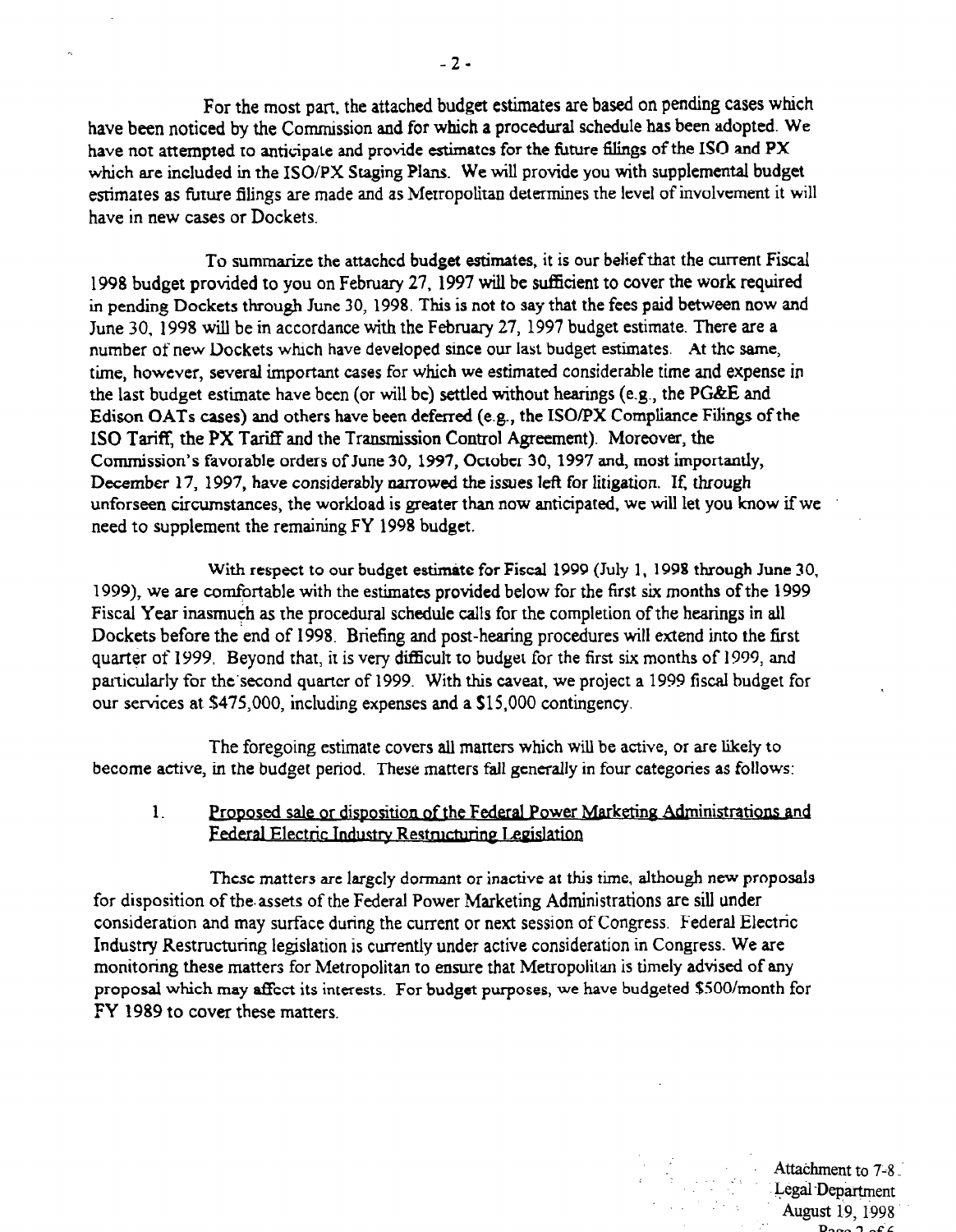- 2. California Electric Industry Restructuring Proceedings, including:
	- a) AI1 dockets involving the development and implementation of the California IS0 and PX, including the implementation of the IS0 and PX Tariffs and the Transmission Control Agreement, implementation of alI IS0 and PX protocols and Operating Agreements, and the rate cases involving the IS0 Grid Management Charge and the PX Administration Charge.
	- $\mathbf{b}$ All dockets filed by the California IOU's (principally PG&E and Edison) involving ISO-related agreements or tariffs including Transmission Owner Tariffs, Must-Run Agreements, Scheduling Coordinating Agreements and Responsible Transmission Owner Agreements.
	- The PG&E and Edison "Pass-Through" dockets in which PG&E and c) Edison seek to pass-through the IS0 Grid Management Charge and PX Administration Charge to transmission customers of PG&E and Edison.
	- $\mathbf{d}$ Compliance filings to be made by the ISO, PX or IOUs to conform tariffs, agreements or protocols to the December 11, 1997 Order of the FERC.
	- $e)$ IS0 development of alternative firm transmission arrangements, stakeholder review of the ISO's 6/30/98 proposal, and participation in new transmission rate scliedule docket to be filed on or before l/1/99.
	- $f$ Metropolitan'sinterface with the PX, IS0 or Participating Transmission hers.
	- $g$  $\mathbb{R}^n$  in and  $\mathbb{R}^n$  of  $\mathbb{R}^n$  and  $\mathbb{R}^n$   $\mathbb{R}^n$   $\mathbb{R}^n$   $\mathbb{R}^n$  and  $\mathbb{R}^n$  and  $\mathbb{R}^n$  and  $\mathbb{R}^n$  and  $\mathbb{R}^n$  and  $\mathbb{R}^n$  and  $\mathbb{R}^n$  and  $\mathbb{R}^n$  and  $\mathbb{R}^n$  and  $\mathbb{R$ Eumination of market power of dominant 150 and  $\mathbf{r}$   $\mathbf{r}$  ratio pairs (note. this issue has been largely resolved in prior orders of the FERC. The issue may resurface in the context of IOU divestiture of facilities, administration of Must-Run Agreements, or as a result of operating experience under the ISO/PX regime).
	- h) Participation in ISO governance and ratemaking activities, including stakeholder input to ISO development of new pricing methodology for use of ISO Controlled Grid and services.
- 3. Imdementation of FERC Order Nos. 888. 888-A 889, and 889-A including:  $3<sub>1</sub>$ 
	- $\mathcal{A} = \mathcal{A}$  respecting the outcome of appeals now pending in the outcome of appeals now pending in the outcome of appeals now pending in the outcome of appeals in the outcome of appeals in the outcome of appeals in th Review and advice resp U.S. Court of Appeals;
	- $W$  Development and processing of requests for  $\mathcal{P}_\text{c}$  and  $\mathcal{P}_\text{c}$  and  $\mathcal{P}_\text{c}$  and  $\mathcal{P}_\text{c}$  $b)$ Development and processing of requests for waiver of reciprocity and other requirements of Order Nos. 888, 888-A, 889 and 889-A; and

Attachment to 7-8 Legal Department August 19, 1998 Page 3 of 6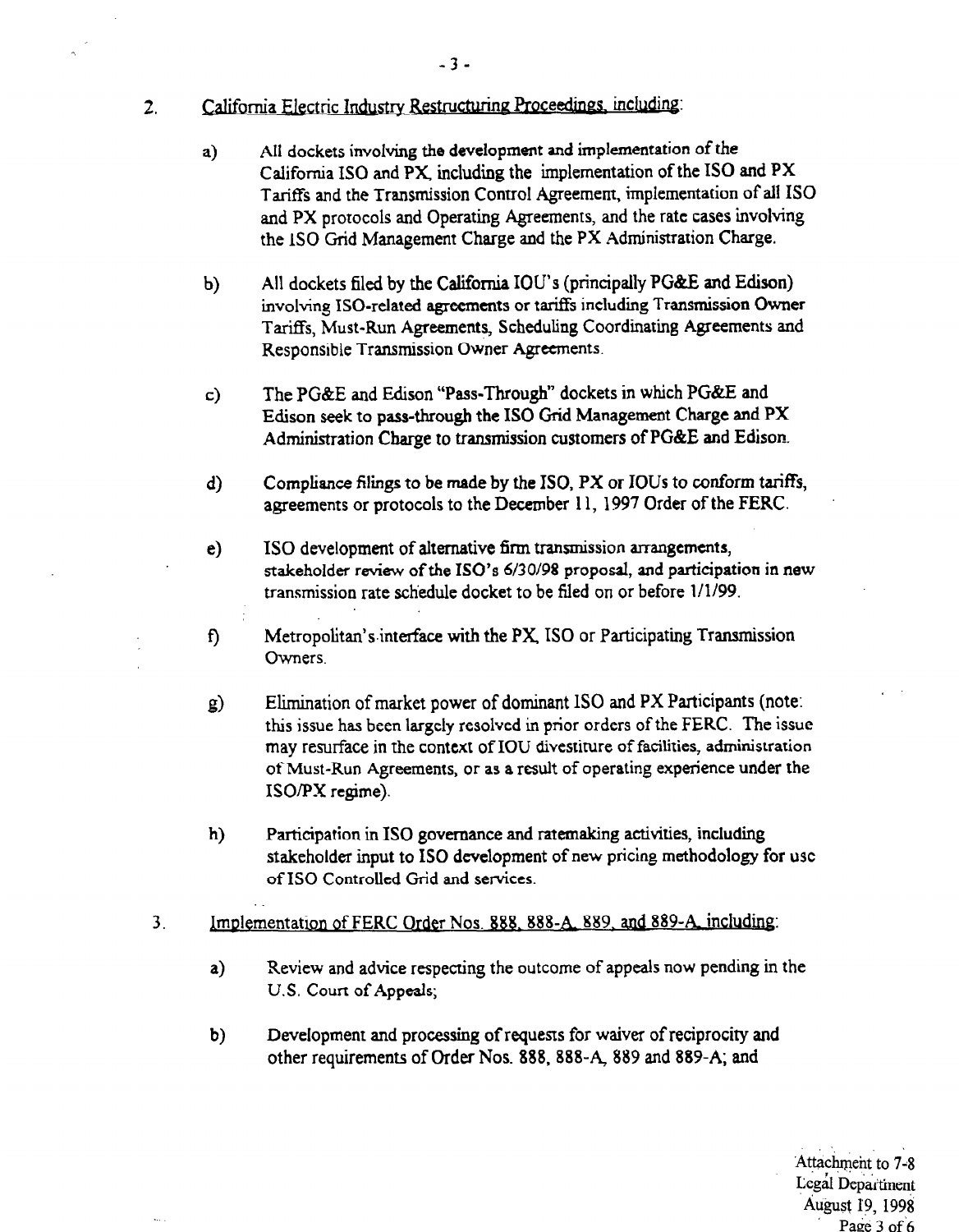- c) Possible Development of Open-Access tariff for Metropolitan or review and advice respecting Open Access tariffs filed by other entities.
- 4. Representation of Metropolitan in Sixteen Pending Open Access Dockets.

(Note: Several OA Dockets are now in final settlement stage, including OA Tariff proceedings initiated by PG&E and Edison. Metropolitan's participation in other OA Dockets will be nominal).

During the period from July 1, 1998 through January 31, 1998, we anticipate intense activity in the FERC proceedings related to the implementarion of rhe Califcrnia restructuring proposal, By orders of the Commission, the Chief Administrative Law Judge and the Presiding Administrative Jaw Judges in various dockets, hearings have been scheduled in dockets related to the IOU TO Tariffs, PX Administration Charge, ISO Grid Management Charge, Must-Run Agreements and Rates, and PG&E and Edison pass-through dockets. These hearings and prehearing procedures (discovery, motions and submission of testimony) will be in progress at various stages during Fy 1999. Hearings should be concluded in the first half of FY 1999 and briefing, post-hearing procedures, decisions and appeals will occur in the last half of FY 1999

Metropolitan has committed to various levels of participation in these proceedings as reflected on.the attached listing. The level of participation in these proceedings have been factored into these estimates.

 $B_{\rm eff}$  , we have an original tisumptions, we have at the following at the following at the following at the following at the following at the following at the following at the following at the following at the following estimate by using monographic monographic monographic monographic period (July 1, 1908),  $\mu$ estimate by using monthly averages for the budget period (July 1, 1998 through June 30, 1999), as follows:

Monthly Average (fees only)

| July 1, 1998 through January 31, 1999  | \$_40,000 |           |           |
|----------------------------------------|-----------|-----------|-----------|
|                                        | subtotal  |           | \$280,000 |
| February 1, 1999 through June 30, 1999 | \$25,000  |           |           |
| ٠.                                     | subtotal  |           | \$150,000 |
| Total Fees 7/1/98 - 6/30/99            |           | \$430,000 |           |
| <b>Estimated Expenses</b>              | \$ 30,000 |           |           |
| Total (fees and expenses)              |           | \$460,000 |           |
| Contingency                            |           | \$15,000  |           |
|                                        | Total     | \$475,000 |           |
|                                        |           |           |           |

Attachment to 7-8 Legal Department August 19, 1998 Page 4 of 6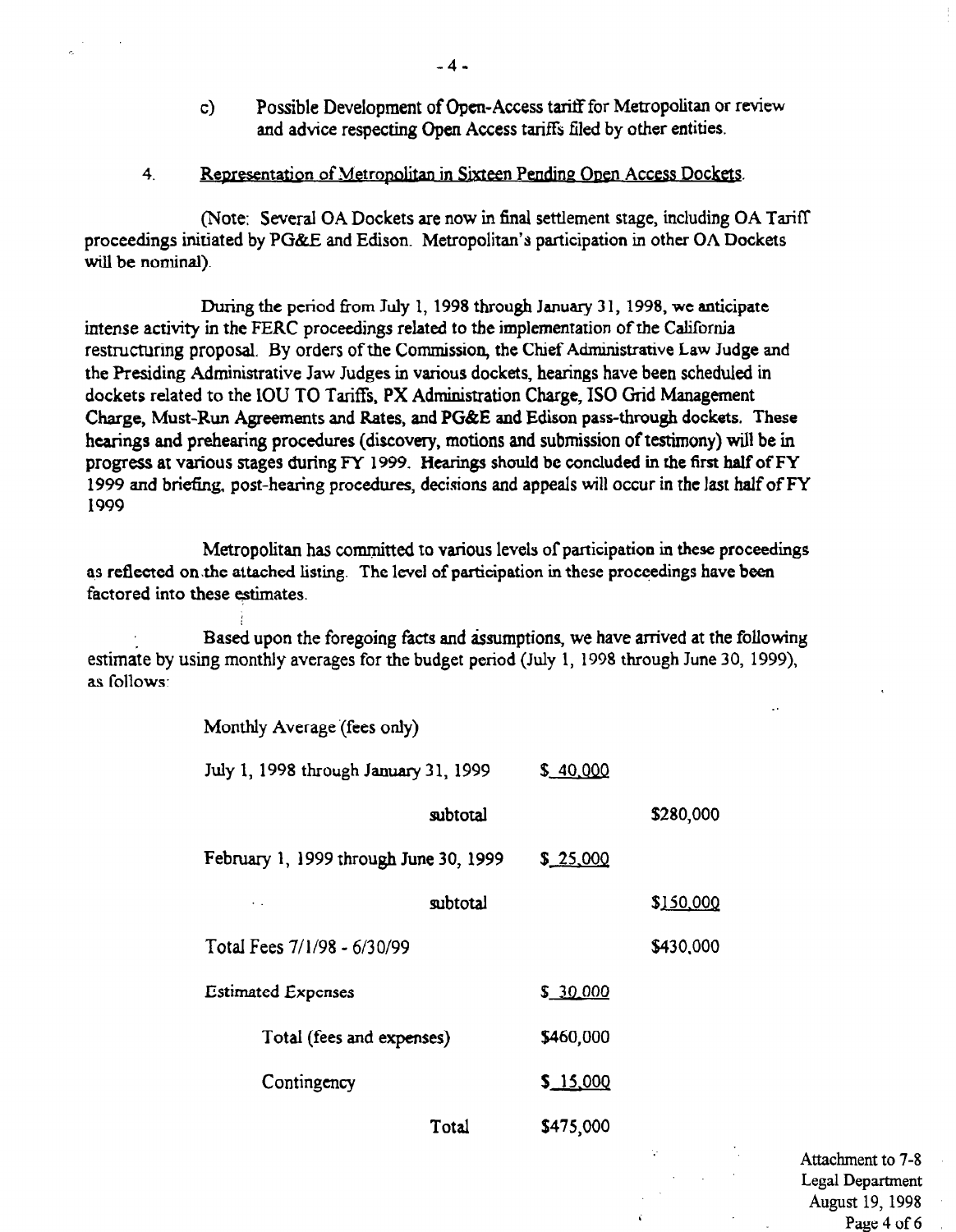If you have any questions concerning our budget estimate for either FY 1998 or FY 1999, or other assumptions on which our estimates are based, please give me a call.

Kem Wallace E Duncan

Attachment

÷

 $\frac{1}{2}$ 

Attachment to 7-8 Legal Department August 19, 1998 Page 5 of 6

 $\epsilon_{\rm c}^{\rm C}$